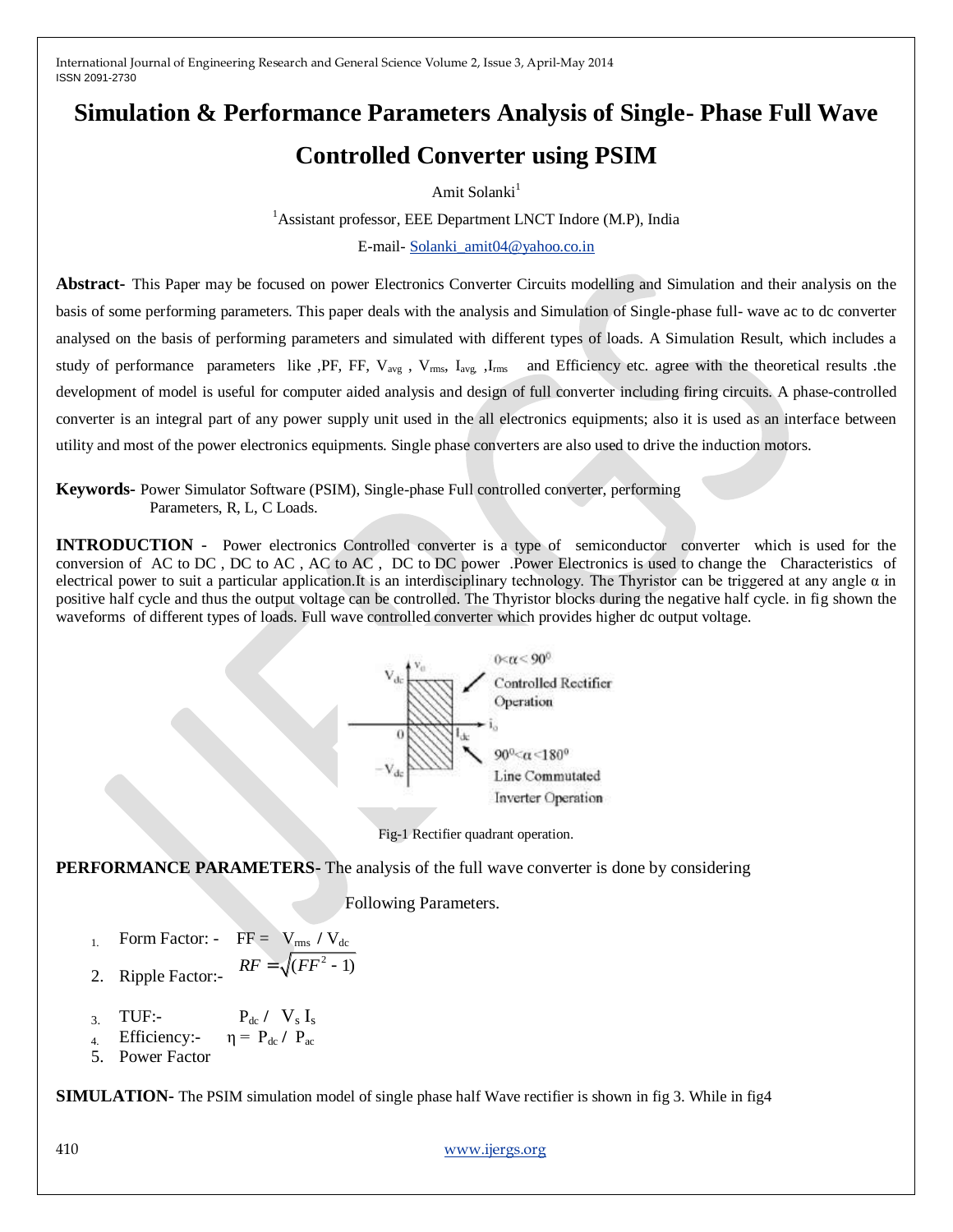And fig5 for firing pulse generation and waveform For performance parameter calculation is shown Respectively. PSIM is a Simulation Software Specially designed for Power electronics and Motor drives module. With fast Simulation and

User friendly interface, PSIM provides powerful Simulation environment for power electronics. PSIM simulation environment consists of the Circuit schematic program PSIM, the simulator Engine and the waveform processing program Simview. The Simulation process is shown as Follows.



#### Fig-2 PSIM Environment

#### Advantages of PSIM:-

1) With PSIM's interactive simulation capability you can change parameter values and view voltages/currents in the middle of a simulation.

2) You can design and simulate digital power supplies using PSIM's Digital Control Module. The digital Control Can be implemented in either block diagram or custom C code.

 3) PSIM has a built-in C compiler which allows you to enter your own C code into PSIM Without Compiling. This makes it very easy and flexible to implement your own function or control methods.



Fig-4 Simulated Model and Simulation Results for FW Rectifier with RL-load

411 [www.ijergs.org](http://www.ijergs.org/)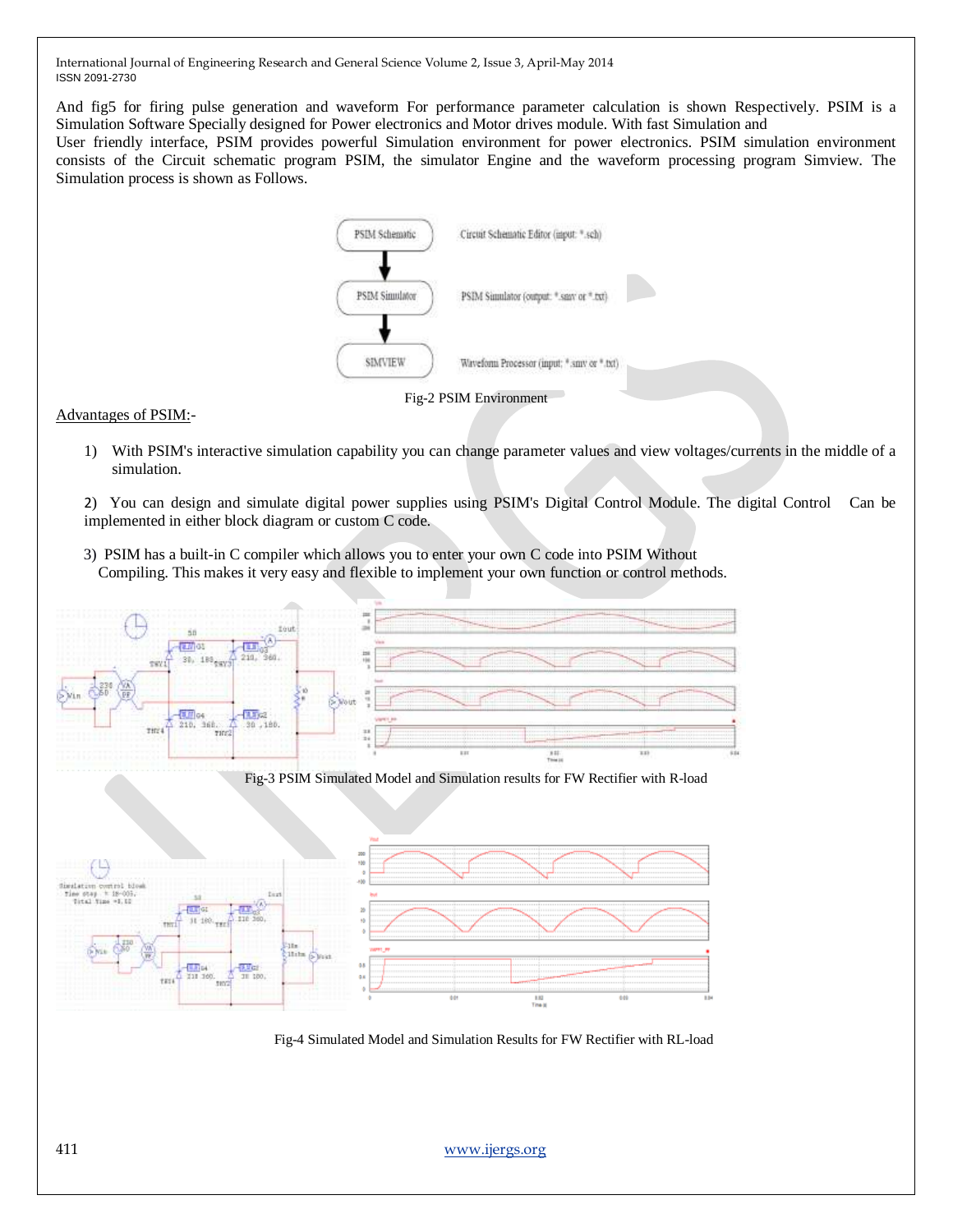

Fig-5 Simulated Model and Simulation Results for FW Rectifier with RLE-load

**SIMULATION RESULTS -** The Tabular form result is shown at R, L, E, Loads and firing angles as Follows :-

| A                              | $30^\circ$ | $60^\circ$ | $90^\circ$ | $120^\circ$ |
|--------------------------------|------------|------------|------------|-------------|
|                                |            |            |            |             |
| $\mathbf{V_{avg}}$             | 136.6      | 109.78     | 73.09      | 36.63       |
| $I_{avg}$                      | 13.66      | 10.97      | 7.30       | 3.66        |
| $V_{rms}$                      | 160.2      | 145.8      | 114.88     | 71.95       |
| $I_{rms}$                      | 16.02      | 14.58      | 11.48      | 7.19        |
| Form<br><b>Factor</b>          | 1.17       | 1.32       | 1.57       | 1.96        |
| <b>Ripple</b><br><b>Factor</b> | 0.17       | 0.32       | 0.57       | 0.96        |
| <b>Power</b><br>factor         |            |            |            |             |
|                                | 0.99       | 0.98       | 0.879      | 0.499       |
| $\mathbf n$                    |            |            |            |             |
|                                | 72.2%      | 56.5%      | 40.45%     | 25.48%      |

## **Table 1.1 R Load** ( $V_{in} = 110$  volts,  $R = 5$  ohms)

 **Table 1.2 RL Load (Vin = 110 volts, R = 10 ohms, L=10mh)**

| A                                    | $30^\circ$ | $60^\circ$ | $90^\circ$ | $120^\circ$ |
|--------------------------------------|------------|------------|------------|-------------|
| $\overline{\mathbf{V}}_{\text{avg}}$ | 134.1      | 107.27     | 52.43      | 21.15       |
| $I_{\rm avg}$                        | 13.24      | 10.56      | 5.10       | 2.02        |
| $V_{rms}$                            | 160.6      | 146.24     | 96.43      | 55.28       |
| $\mathbf{I}_{\text{rms}}$            | 15.19      | 13.37      | 8.10       | 4.18        |
| Form<br><b>Factor</b>                | 1.19       | 1.36       | 1.83       | 2.61        |

412 [www.ijergs.org](http://www.ijergs.org/)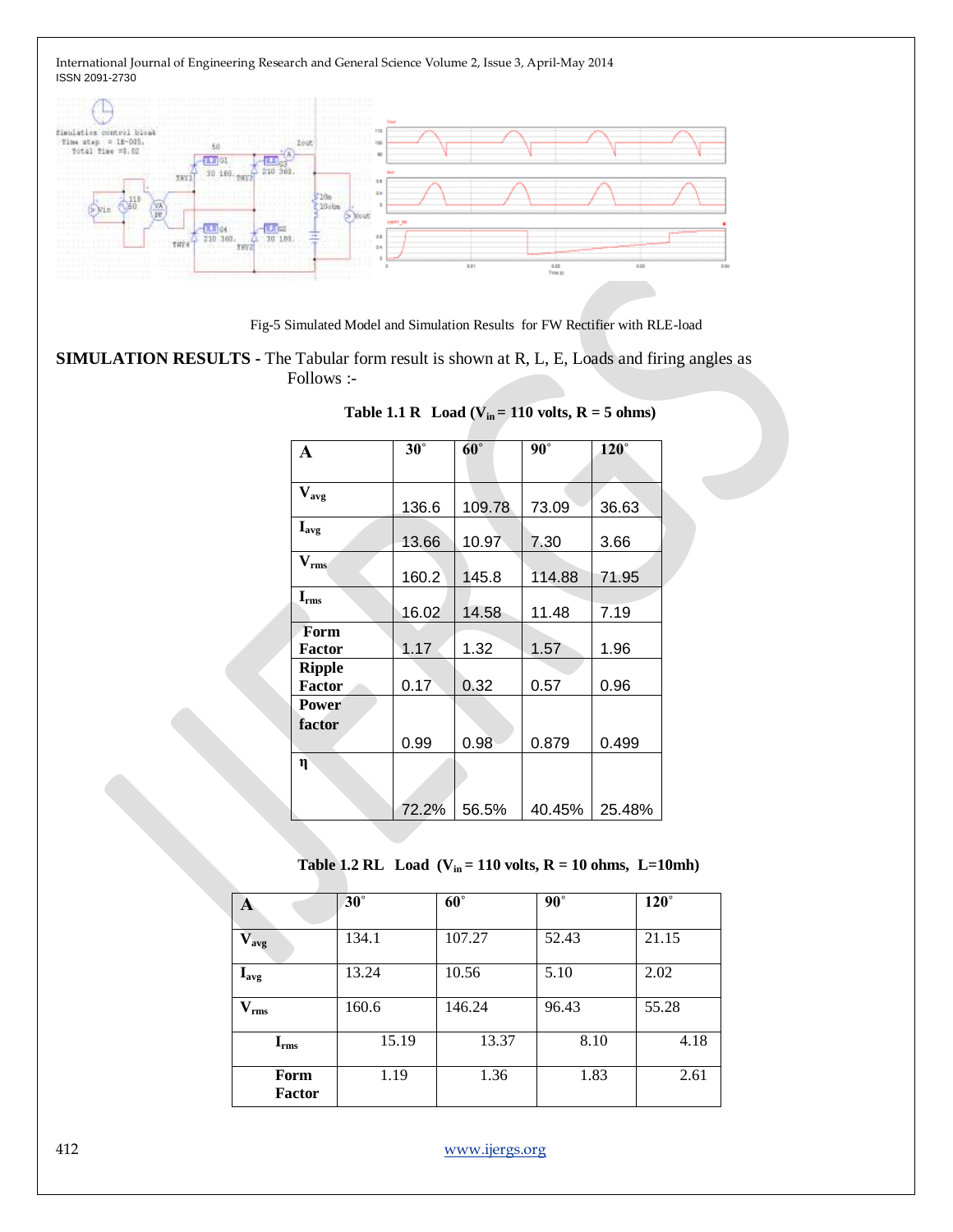| <b>Ripple</b><br><b>Factor</b> | 0.19    | 0.36   | 0.83   | 1.61 |
|--------------------------------|---------|--------|--------|------|
| <b>Power</b><br>factor         | $1.0\,$ | 0.98   | 0.6    | 0.4  |
| η                              | 72.77%  | 58.35% | 34.18% | 5.5% |

 **Table 1.3 RLE** Load ( $V_{in} = 110$  volts,  $R = 10$  ohms,  $L = 10$ mh,  $E = 100$  volts)

|                           | $30^\circ$ | $60^\circ$ | $90^\circ$   | $\overline{120^\circ}$ |
|---------------------------|------------|------------|--------------|------------------------|
| $\alpha$                  |            |            |              |                        |
| $\mathbf{V}_{\text{avg}}$ | 101.4      | 101.4      | 100.6        | 99.9                   |
| $\mathbf{I}_{\text{avg}}$ | 14.6       | 14.6       | 0.063        | 0.05                   |
| $V_{rms}$                 | 101.5      | 101.5      | 100.6        | 99.9                   |
| $\mathbf{I}_{\rm rms}$    | 28.9       | 28.9       | 0.15         | 0.10                   |
| Form<br><b>Factor</b>     | 1.0        | 1.0        | $\mathbf{1}$ |                        |
| <b>Ripple</b><br>Factor   | $\theta$   | $\theta$   | $\theta$     | $\theta$               |
| <b>Power</b><br>factor    | 0.99       | 0.98       | 0.85         | 0.89                   |
| $\eta$                    | 50.51%     | 50.51%     | 42.2%        | 49.94%                 |

## **CONCLUSION-**

The design of ac to dc single phase full controlled Converter was simulated in PSIM software. The firing Circuit was designed and different types of waveforms are generated for the measurement of performance Parameters were developed. The performance parameters Was Calculated with the help of waveform developed in PSIM Simulator and These parameters matched with Actual performing parameters. Then tabulated the Performing parameters for various loads and different Firing angles and analyzed on these parameters value. These simulated performing parameters are used in many industrial applications where controllable dc power required and it is also useful in educational purpose for engineering students and Laboratory experiments.

### **REFERENCES :**

 [1]Amit Solanki, " Simulation and performance Parameters Analysis of Single-phase half controlled converter using PSIM published in International Conference at Mangalmay Institute of Engineering and Management, Delhi During 1-2<sup>nd</sup> March-21014, ( Paperback ISBN : 978–93–5156–339– 6), Online ISSN: 2230-729X).